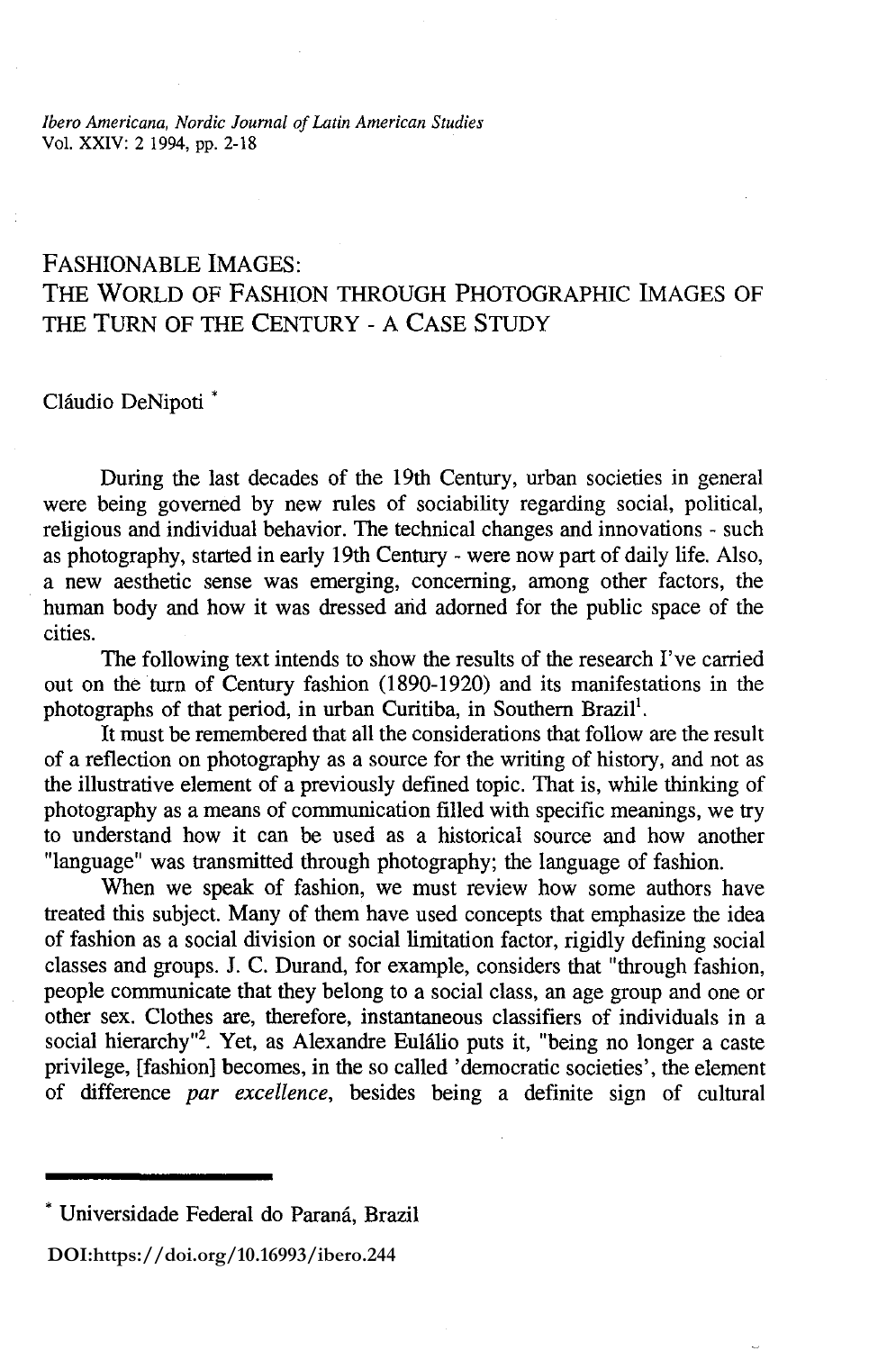, contemporaneity'; in close connection to fashion are the *happy few* who have the information in its pure state that means money and power"<sup>3</sup>.

This identification of fashion with social class is a rather common concept and it is connected, in part, with the links normally made between fashion and psychological aspects of social behavior. Gillo Dorfles says that, in spite of the particularities of apparel, which denote it as "one of the most important symbolic elements of the social condition itself [...] there is still the fact that Fashion is not only a frivolous, epidermic, superficial phenomenon, but it is also the mirror of habits, of psychological behavior of the individual, of profession, political orientation, of taste  $[...]^{m4}$ .

Fashion certainly is a social class marker and a psychological manifestation. But it is not only that. Gilles Lipovetsky, for instance, sees in fashion a historical phenomenon, which, although in its beginning assumed strong class division characteristics, had a great push forward within the logic of "the ephemeral and of the aesthetic fantasy". In the period he calls The *one hundred year fashion,* limited, on the one hand, by the beginning of the *haute couture,* in mid 19th Century, and on the other, by the industrial brands and the cultural contestations of the 1960's, fashion appears not as a simple phenomenon of social division. It comes out in a system the both creates a bureaucratic apparatus which begins to coordinate fashion - the *haute couture* - ruling it and eliminating its national character (i.e., making it an international event out of a world center - Paris), and democratizes it with the great fashion industry, which follows the rules dictated by *haute couture* and spreads them through mass production<sup>5</sup>.

We can, according to the same author, verify that while the *haute couture*  "monopolizes innovation" and the industrial ready made articles follow the trends laid by the former at the season shows, fashion contributed to the democratization of the societies of the West from the moment it started to spread, in the populace, the taste for novelty: "through the magic seduction of fashion, the masses were prepared for the codes of originality and personality [...] Fashion contributed simultaneously for the democratic organizations to uproot our societies from the holist-traditional order, to install universal and centralized rules [...]"<sup>6</sup>.

Therefore, besides being a sign of class status, fashion is also and according to Lipovetsky - mainly, a historical phenomenon circumscribed to the Western World, with no precedent or equivalent in other societies. This phenomenon "has contributed to pluck the whole of men from obscurantism and fanaticism, to institute an open public space [...] [fashion] lives of its paradoxes: its unconsciousness favors conscience; its madness, the spirit of tolerance; its mimetism, individualism; its frivolity, the respect for man's rights"<sup>7</sup>.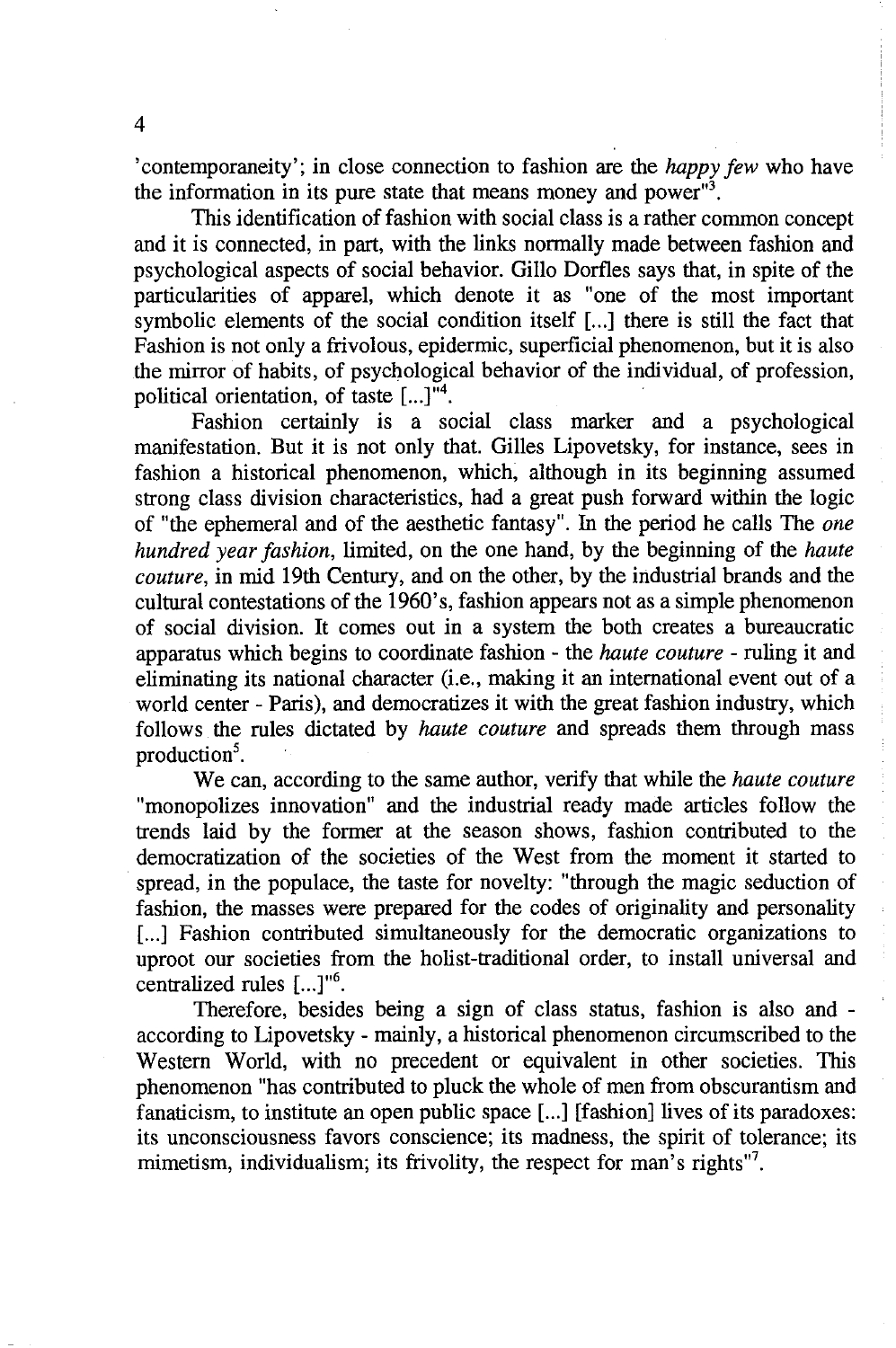These are the characteristics of fashion we intend to analyze in a given society in the past. Of course the above concepts have to be considered as relative, for Lipovetsky, as all good philosophers, makes up ideal societies to match his theory. Such changes in fashion were normally spread downwards from the elites. And, to come to a second question of the present work, it is the elite who use photographic images to perpetuate their own aesthetic world.

How can photographs be used as "main sources" of information to carry out historical research? How can the photographic image (or any image) contribute for the perception of the processes that Lipovetsky describes?

It is not my purpose to go into an exhaustive discussion of photography as a language. It seems that ever since it appeared, photography has puzzled modem man, from Walter Benjamin to Mapplethome, as a part of real life, frozen in paper, glass, or whatever material used.

To many people, this "real" of photography is to be taken as the closest to a human "truth" one might ever get. And for the historian, what should it mean?

I have selected some ideas on photography that suggest its viability as a historical source. First, according to Arlindo Machado, we can think of photography as "a rectangle cutting the visible world"<sup>8</sup> with a very powerful significance. When it cuts the visible world, it alludes to an "extra pictorial" space, an area which is exterior to the picture, and which also is illusory<sup>9</sup>. The "extra-pictorial" idea helps us to understand one given photograph, both in its aspects of representation of daily life situations and the subjective character of photography itself. This character is given by the multiple interferences we can see in a picture and it can heavily influence what we can historically apprehend from its contents. We start from the basic idea that all these interferences are extremely subjective, therefore the final result of a photographic picture - or any picture - involves such instances as the preparation of the model/subject - quite evident on photos from the end of the 19th Century - and the angle the photographer might choose to shoot it, with an ocean of different variables in between<sup>10</sup>. Notwithstanding the brevity of this discussion, these two ideas are fundamental: 1) photographs represent a certain part of reality, no matter how prepared and "false" it is; and 2) this reality is a continuation of values, representations, concepts of a given society.

In order to be able to instrumentalize the analysis of fashion through photographic images, will rely on a concept Roland Barthes elaborated in his Systeme de la mode<sup>11</sup>. Even though I do no intend to use his struturalist analysis of the language used in fashion magazines, his concept of "apparel-image" (photographs used in fashion magazines) as complementary and necessary to the "apparel-language" (what is written under, about or with those images) is useful here. There is a difference, although, regarding the original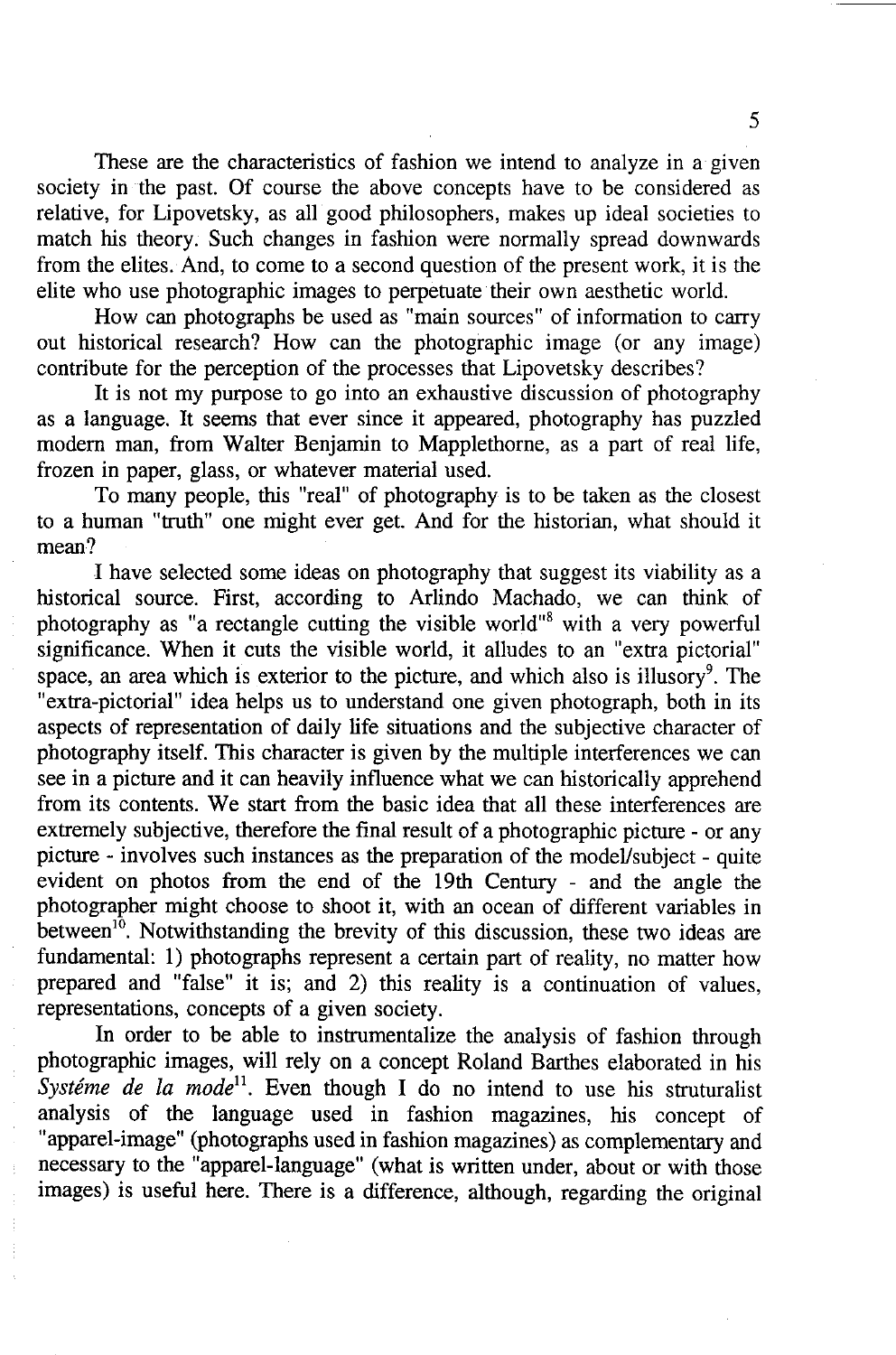purpose of the pictures used for this work, since they were not meant to be used in fashion ads, but as personal and family souvenirs or gossip columns illustrations<sup>12</sup>. So the intention, considering this "apparel-image" as a language, impregnated by the subjectiveness of the people involved in the making of any given image, is, in the first place, to see whether or not the photographs we have function as such. Second, working with the "extra-pictorial" concept and supporting the analysis on written material, $13$  to see how the "new" and the "ephemeral" work as the founding elements of fashion, and from there, other elements of the society.

Finally, we must characterize the society we intend to study. Curitiba, at the turn of the Century, was an urban center of relative importance as the state capital (the imperial province of Paraná was emancipated from São Paulo in 1852 and lost its southern part to Santa Catarina by the first decades of this century. It was turned into State of Parana with the Republic, in 1889), and as a center of production and distribution of "erva-mate", a plant used to make a very popular hot infusion similar to tea, drunk with silver straws in wooden cups, sold to Uruguay, Argentina and Chile in large quantities<sup>14</sup>. The period in focus is one of complex ideological conflicts between hard line catholics and the positivist, anti-clergy intellectuals, as well as political disputes between the Liberal and Conservative parties. Also, as in Rio de Janeiro and Sao Paulo, this was a time of changes in urban and social structures<sup>15</sup>. Curitiba was, at that time, with its 50.000 inhabitants or so, a city that worried about how it looked, and how its people looked.

Here, as in many other Western urban centers, the city changed, or tried to change, following European standards - mainly the transformations occurred in Paris in the 1890's - of urbanization. The aesthetic element was privileged on the need for modernization and hygienic measures, considered, at the time, basically as ways of making the urban space more pleasant. Therefore, while the factor "beauty" was ever more worrisome to the administrators and the elites, fashion followed and inspired that concern very closely, since the cities had to be clean and pleasant for those who tried to dress and present themselves on the streets under the strict standards dictated by the *terribilis dea,* as one writer of the time describes fashion $16$ .

Besides, as several research works concerning the photographers established in Curitiba at the time show that, with the necessary time for technical changes to come from Europe and the United States, photography reached an unparalleled level of dissemination and became, in its own way, a fashionable article at the period. An example of this can be seen in the magazine o Otho *da Rua* ( the eye of the street, a literal translation). Although photographic images were not used before its fourth number (in April, 1907), they began to be utilized to illustrate children's literature and the "feminine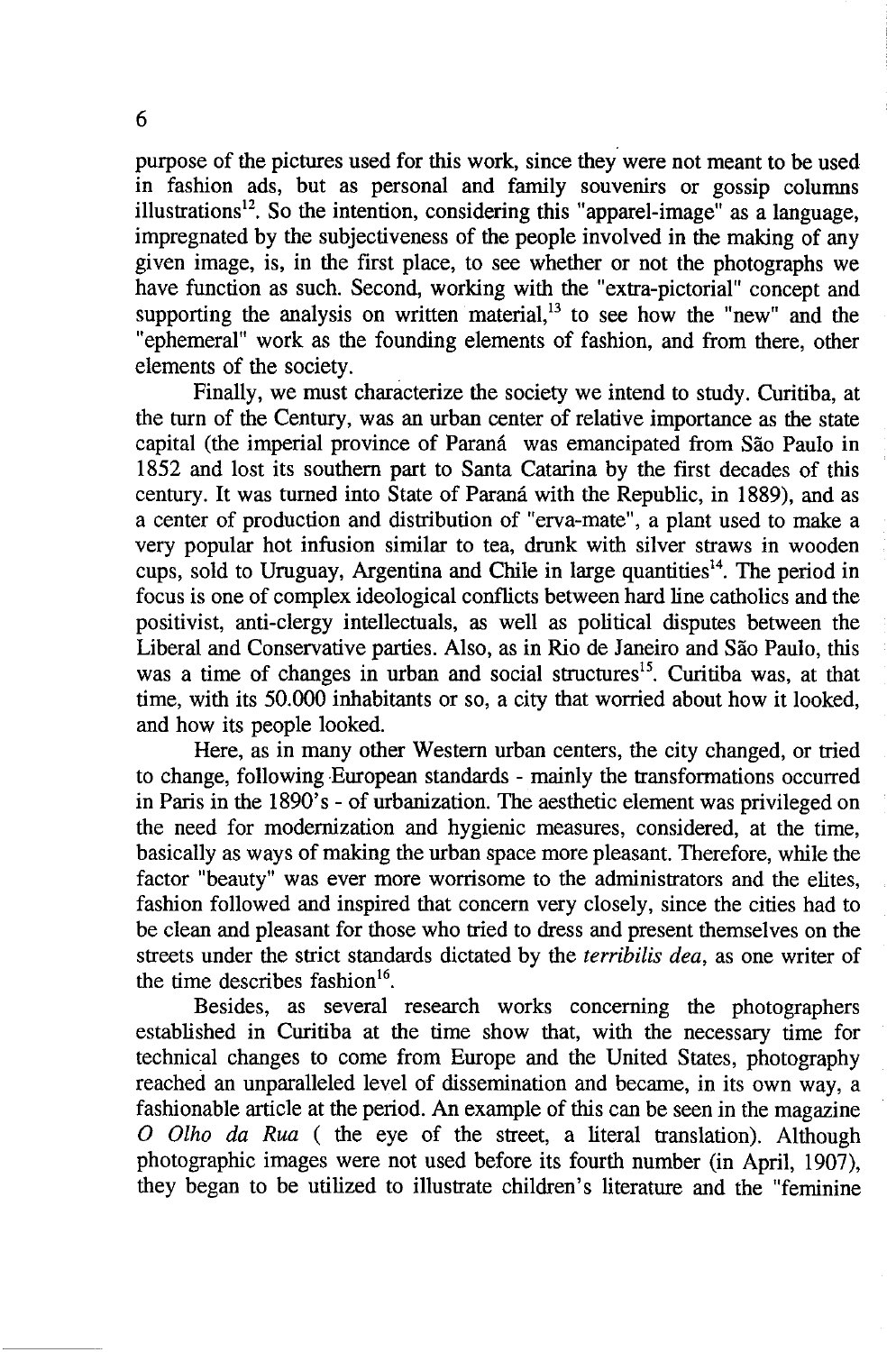pages" (in which the photos were entitled "Elegant Corityba) and isolated, showing country scenes, immigrants in traditional clothes, workers and peasants. From 1908 onwards, photographs are used in its cover, and almost every page shows a picture of some person or place. Another example of the fashionable use of photography at the turn of the century are the collections of the photographers working in the city. We can see an intense and regular production of photos, particularly from the German immigrants Adolph Volk and the Weiss brothers, whose large amount of work is kept in the *Casa da Memoria de Curitiba,* as well as in many private collections, and from which I have collected most of the pictures used for this study<sup>17</sup>.

There is little doubt that Curitiba at the turn of the Century had a very specific kind of fashion: that dictated by the Parisian masters. There is nothing new in this fact, since that is the period that this "Hundred-year fashion" establishes itself in the whole of Western cities, or those influenced by the West, following the rules from the French capital which, syntomatically, assume then - and even today - the title of World fashion capital<sup>18</sup>. This "dependence" becomes quite clear in the adds published during the 1900's:

> *After the changes that my house has gone through, I am able to serve the honorable families* f ... J *with a beautiful stock of vests, which due to the continuous shipments of models received from Paris, we can assure are the most modern sold in this capital*<sup>19</sup>.

> *This important tailor shop [...] receives with all the steam ships the most modem Parisian models20•*

This preoccupation with Paris reflects itself also in the fashion articles published in 0 *Olho* da *Rua.* Besides referring constantly to the latest Parisian vogue - e.g., *The May vogue in Paris*<sup>21</sup> - practically all the images used to illustrate these articles are photographs or drawings brought from the French capital (sometimes the articles are translations of French magazines). These images function as a guide of a type of fashion that must be followed, both because it's *the latest* and Parisian.

When we put together the demand for photographic images and the Parisian craze, we have then a group of images, published in local newspapers and magazines, meant basically to stimulate consumption and search for novelty, the (locally) unknown and to direct this search for a very specific kind of novelty: that recognized worldwide as such. At a more local level, can also be seen as the need to establish apparel standards for a limited group, an elite. In this aspect, to be "up-to-date" means both to belong to that elite and to be influenced by it. It also means that fashion is being organized bureaucratically and hierarchically as an institution which transmits standards and conditions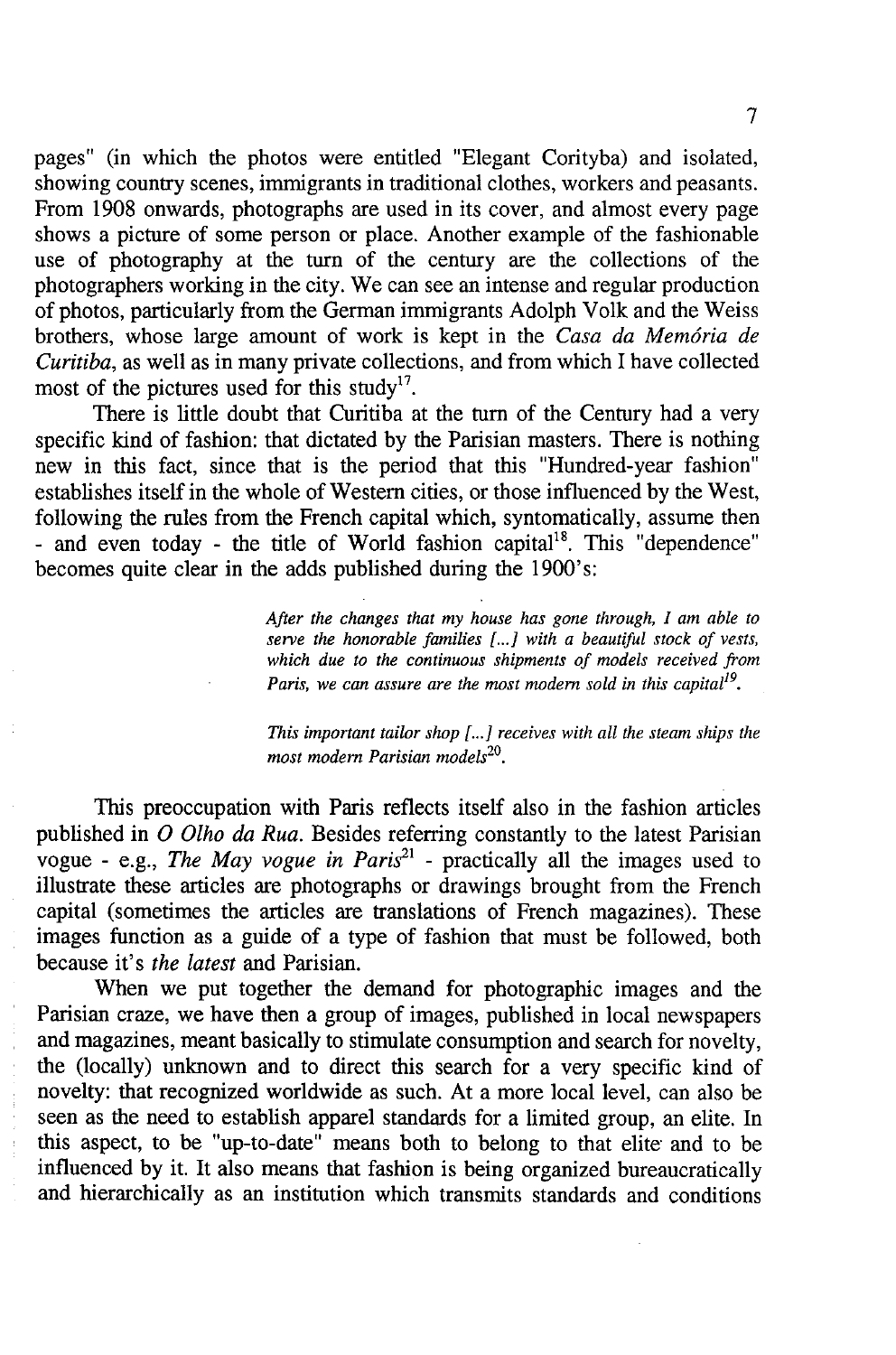behaviors derived from these standards<sup>22</sup>. Pictorial examples of this are the snapshots of children and women, walking around the streets of the city, published as "Elegant Corityba". These pictures mean basically the same as the Parisian photos, i.e., they establish standards to be followed and imitated; communicating that those people, those women and children, were elegant, up-to-date, examples to bear in mind when getting dressed. they establish a contrast with the photos showing "popular characters", i. e. pictures of workers and poor European immigrants in general - who seem to the observer to be more like examples of a typical exoticism to be observed with the neutral eye of positivist science, but under no circumstance, to be spontaneously imitated or followed - except perhaps during carnivals and other moments of exception<sup>23</sup>. Immigrants dressed according to tradition, which is the exact opposite of the world of novelty involved in the quick changes in the whole or in details of the garments - the basic concept of fashion we are interested  $in^{24}$ .

This situation should not, however, lead us to imagine that uniformity in people's dress prevailed. What the pictures show are general standards of a fashion that should be followed according to one's creativity. Difference laid exactly in the possible combinations of several details, finery and colors one could make. One of the journalists of 0 *Olho da Rua,* wrote:

> *Women have an enchanting virtue { ...* J *to be able, by themselves, with no help from a dressmaker { ...* J *to match afew rags, give them shape and, with subtle and acute precision, transform them into a gracious effect. That is what I call virtue { ... P5*

Now, when we leave the published photos, Parisian or not, and go to the "private" pictures, i.e. the portraits and photographs of situations which have survived the people who collected them, to whom they were meant or whom they show, how can we see in such images the influence or presence of those standards of fashion.

First of all, we start from the presupposition that, in spite of a previous preparation to be photographed, these people's daily dress was similar to that captured here by the camera. This is justified by the strong resemblance between the great majority of the collected images and the descriptions spread by the press, and the photos we call "private". People decked themselves out according to that general concept and seemed to be quite worried about details of their outfit. Most of the photos - even those which show less formal situations than a photo shop section, such as picnics, family meetings, groups of students, country and city scenes - show a common standard of how to dress, with a strong variation of details from picture to picture, but still according to the visual and written descriptions given by the press.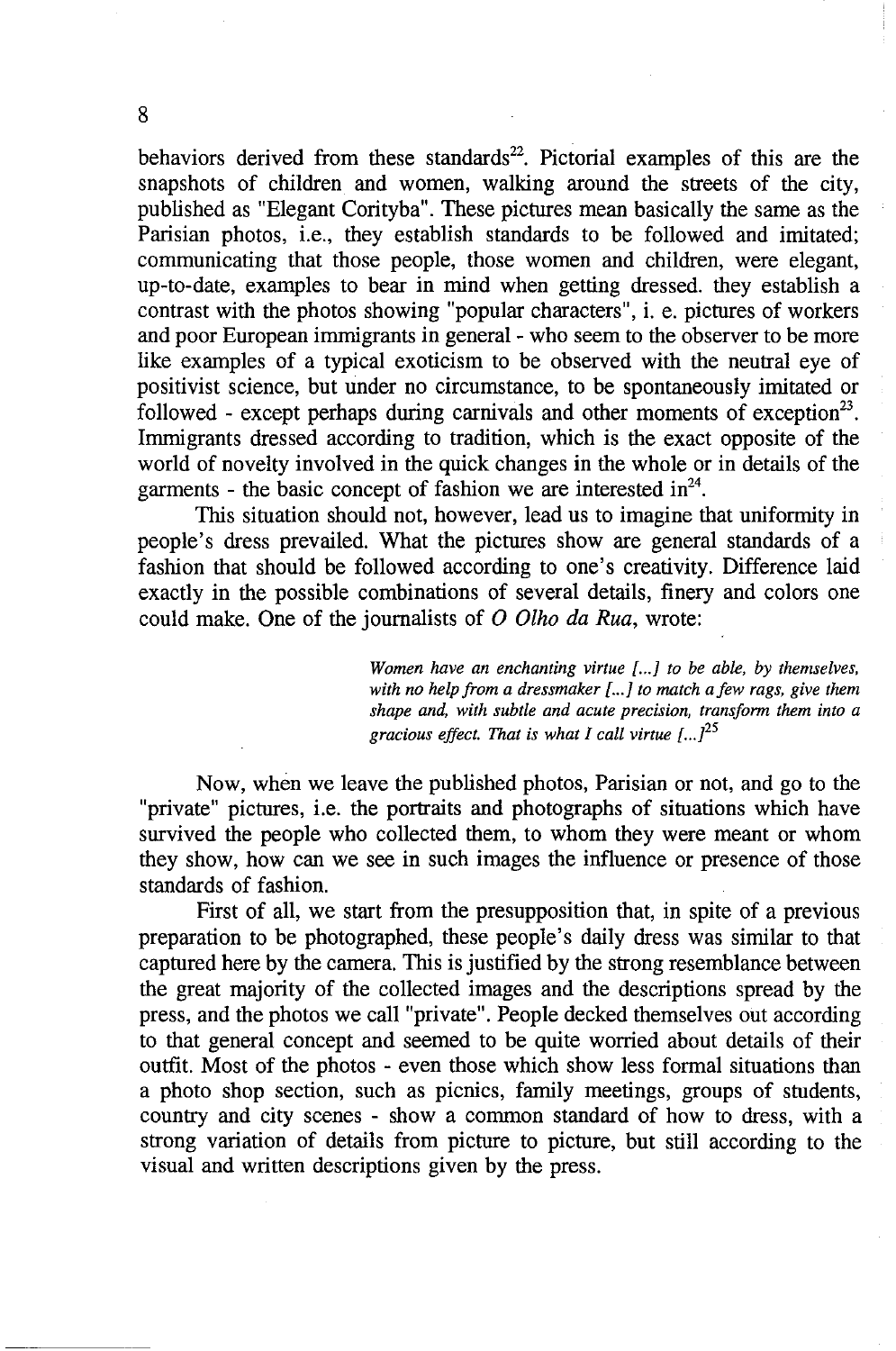That brings us back to the "extra-pictorial", the continuing space of the moment of the photographic cutting. These photos, beyond the affectionate character they might have had to those they were meant to, beyond the character of perpetuating an image which both models and photographers wanted to perpetuate, transmit habits of how to dress, which incorporated the "rules" of fashion known at the time. They also show how much those "rules" of how to be dressed - well dressed - were accepted, re-elaborated and spread within that given society; a society which considered itself, due to that fact, totally integrated in the world of fashion and modern Western civilization.

**In** which situations was fashion shown in society? Which society was to see that show? Clearly, conditions were imposed upon fashion - or perhaps fashion imposed them upon itself - which referred to the role of the individual in that society and to fashion itself. Concerning women's garments in particular, we can see a close association by the chronicle writers in general, between the housewife/mother stereotype and how she should dress. Women's clothes and their public appearances were identified with the idea of a woman who, although certainly submissive and discreet, also had knowledge of her own situation; who, through fashion and knowing how to be "well-dressed", exercised her influence in society, mainly using the seduction power of what was beautiful and agreeable to one's sight: $^{26}$ 

> *Undoubtfully this [the good combination of clothes]* is *beautiful, adorable, but how much responsibility it lays on women!* [...] If *elected souls, ideal beings, know how to choose, by the refinement of their talent and excellence of their taste, everything that can enhance elegance, the majority of them intend to imitate what they see in those who distinguish themselves by gift, with no reflection about the fact that what suits one,* is *not absolutely convenient to another.<sup>27</sup>*

This gift, almost demanded from women, must also be the indicator with which men should choose a companion and a future bride, for, observing how women dressed and took care of their clothes, men had ways of evaluating women's character and personality, i. e., whether they were economical - an essential factor for a bourgeois of any place - laborious, humble, etc...

Therefore, women were represented both as the active agent of fashion and a passive agent of public life. Within the etiquette of fashion, they were allowed to use all the power not available to them in politics, since fashion is the only public space given to their action, even though this is a relative freedom, due to moral restrictions upon female behavior.

On the other hand, while men's clothes were as refined and creative as women's in the 18th Century, after the "great self-abandonment" of the 19th,<sup>28</sup> men's fashion show slow, moderate, democratic changes, without great impacts.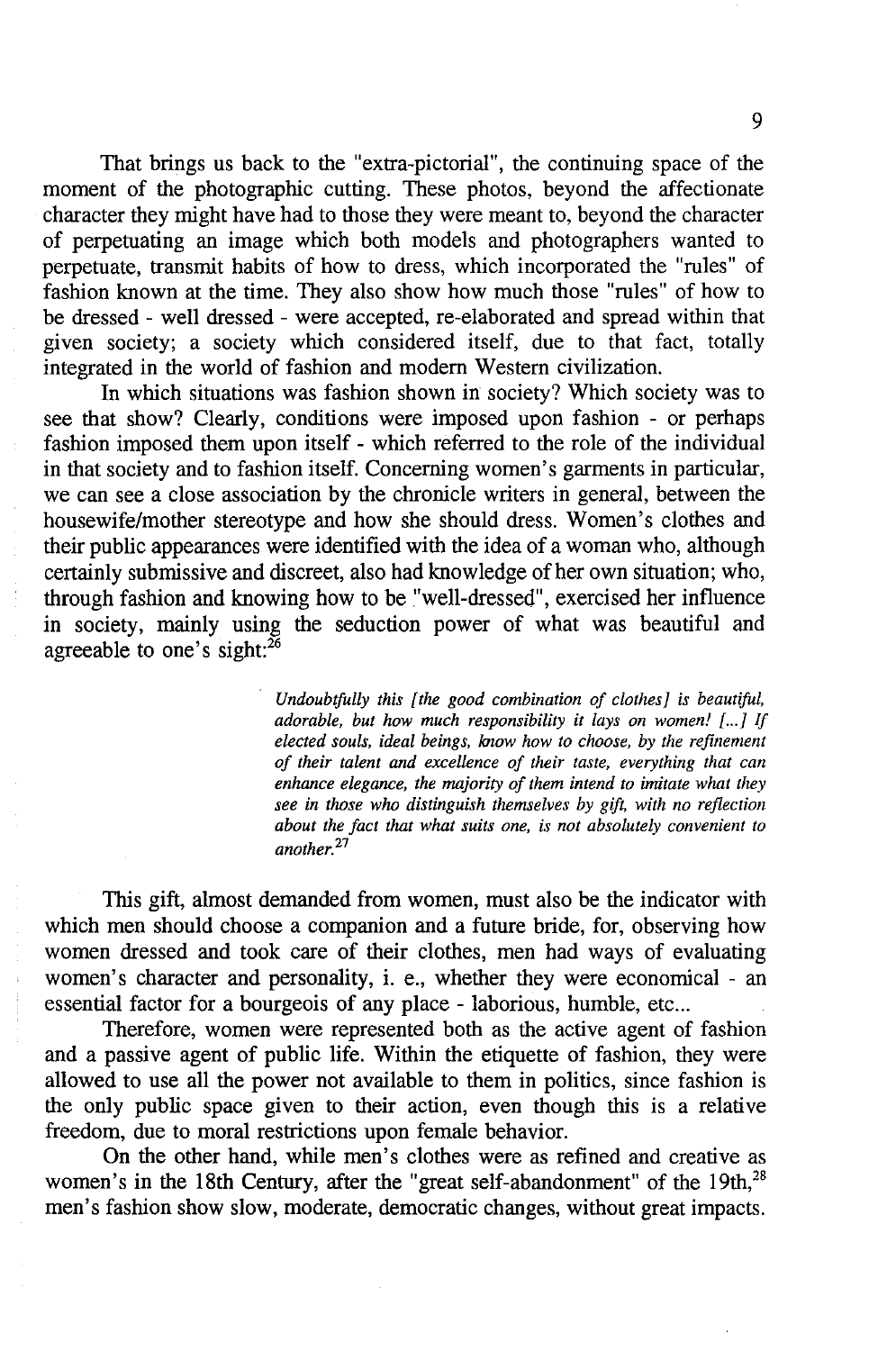Man has his public space secured outside the world of fashion and does not need to show his participation in it. Nevertheless, men were recommended to take certain cares:

> *To demand strictness from masculine fashion is a sheer absurd. Man [ ... I lives in constant struggle [ ... I and to keep grace and "smartism", one needs time. this is what he lacks. Notwithstanding, it's never bad for a man to spend a few minutes taking care of himself and his own person. This care must not be too great, and the lack of worry must not get to the lowest level. 29*

All these characteristics are quite easily recognizable in the photographic images of the time. Women are shown - or show themselves - within the most strict *vogue,* with all the necessary complements. Equally, when pictured with their husbands or children, they transmit - intentionally - their maternal qualities, including the submission men imposed on them. Again, fashion becomes a tool for men to evaluate women:

> *Let us ask our female readers not to be selfish and allow us to include here advice for men, friendly advice and [ ... Ivery useful. When a certain lady pleases you, kind [maleI reader, and there is on your part disposition for marriage, try, first of all,* if *possible, to surprise such lady in the kitchen* - *what is in itself a very good sign.*  If *she does not apologize, is not ashamed of being caught in rough works, be sure that she has a sound judgment and a well oriented mind.*

> *Try, afterwards, to see her going out on a day of rainy weather:* if *she dresses herself with a plain old coat, wearing a hat of the last winter, obviously in order not to destroy the hat she has just recently acquired, this woman will not ruin you, surely, with expensive and exquisite dresses and hats.*3o

Men built their respectability alike, even though one or another *dandy*  came out to provoke general indignation. Still, men and women tried, through their outfits to appear *modern.* From the moment people dressed according to the latest *vogue,* they were participating in this modernity of fashion and transmitted this visually through the photos. The novelty which they were interested in, the kind clothes they considered most peculiar, at the specific moment the picture was taken show their intention to be modem. Although we cannot judge the degree of novelty each picture held at the time, this is the main characteristic of the system of fashion as we have understood it here, i.e., a system in which novelty is a social rule which, coming from above, breaks and remakes tradition and sets up the world of fashion, imposing the "new" as a social category.<sup>31</sup>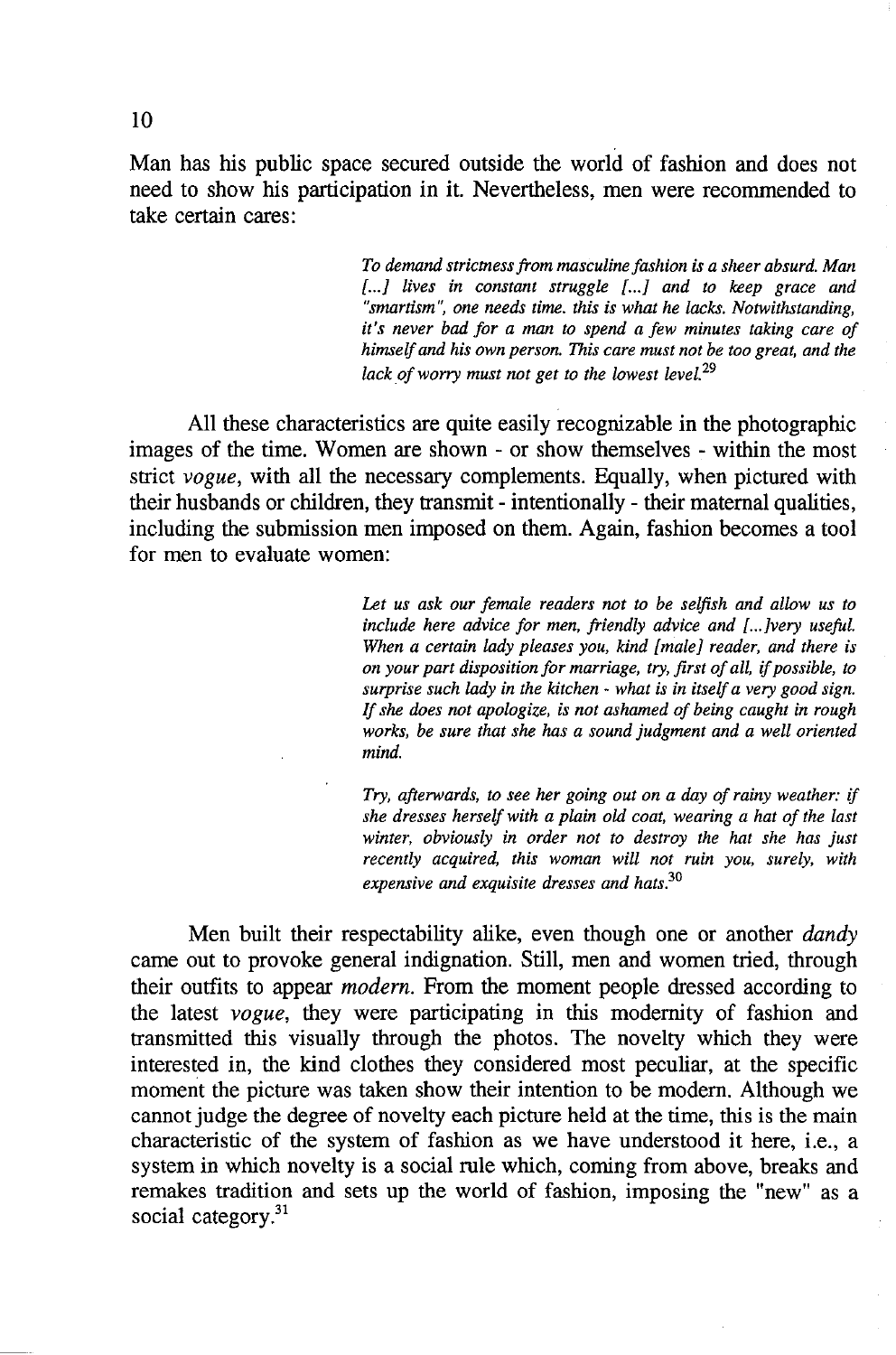The ruptures of fashion place themselves in the photographic image in such a way we can literally feel the presence of the meaningful force the clothes had for those who were photographed. It was not the aim of this work to search for or to try to identify temporal changes in fashion during the period of time studied, but instead, to see how these changes are transmitted. Therefore, the meanings images embody are rather specific. They are the perpetuation or the representations of an ego in the most perfect stage of novelty and modernity of course, within what was considered to be modern at the time.

Another aspect to be considered about this is that it is, within its particularities, an example of daily life, in the way that the idealized image on the photographic moment is equally idealized for the daily existence of the individuals. That is where we can use the "extra-pictorial" idea. The photographic cutting allows an understanding of a reality that is contiguous to it, both on the level of concrete reality and of symbolic representation. While the first level is the normal concern of historicism, the symbolic representation within photography gives the sharpest and most precise elements for the work of the historian.

For example, the 1914 picture of four women gathered in a small room, around a table where there is a flower vase. Besides being an excellent picture, technically speaking (the very good element composition, the soft light from the window on the right) it allows us to see, outside the cutting, that this rather small space - some kind of scape area - went far beyond what the photographer chose. Naturally, it is of great value to know it was the female washroom of the Universidade do Parana (founded in 1912), in 1914, what means that this was a women's only place but, notwithstanding, "public"<sup>32</sup>. The *Alumnas* shown were conscious of that. They looked introspective and all but one seemed to ignore the photographer's presence. The only one looking straight to the camera is almost inquisitive. They transmit a whole burden of responsibility. As we have seen, women were idealized as mothers/housewives and had a quite limited space to act publicly - that of fashion being part of it. It is hard to assert what those young women studied at the university - for we could not identify them in the lists of students - what they really got out of their education and how they used it during their lives. It's safe to assume they belonged to the higher classes and could afford to attend lectures at the university. Accordingly, since they were women who had conquered public spaces outside the household, their clothes are more discreet and sober than all the other women shown in pictures of the same year. They were modern because they were at the university as students *(alumnas).* They didn't need, at least in the washroom, to show any other sign of novelty.

On the other hand, if we compare this picture with the one of the young girl with the pretty white blouse and heavy coat, the strength is transferred from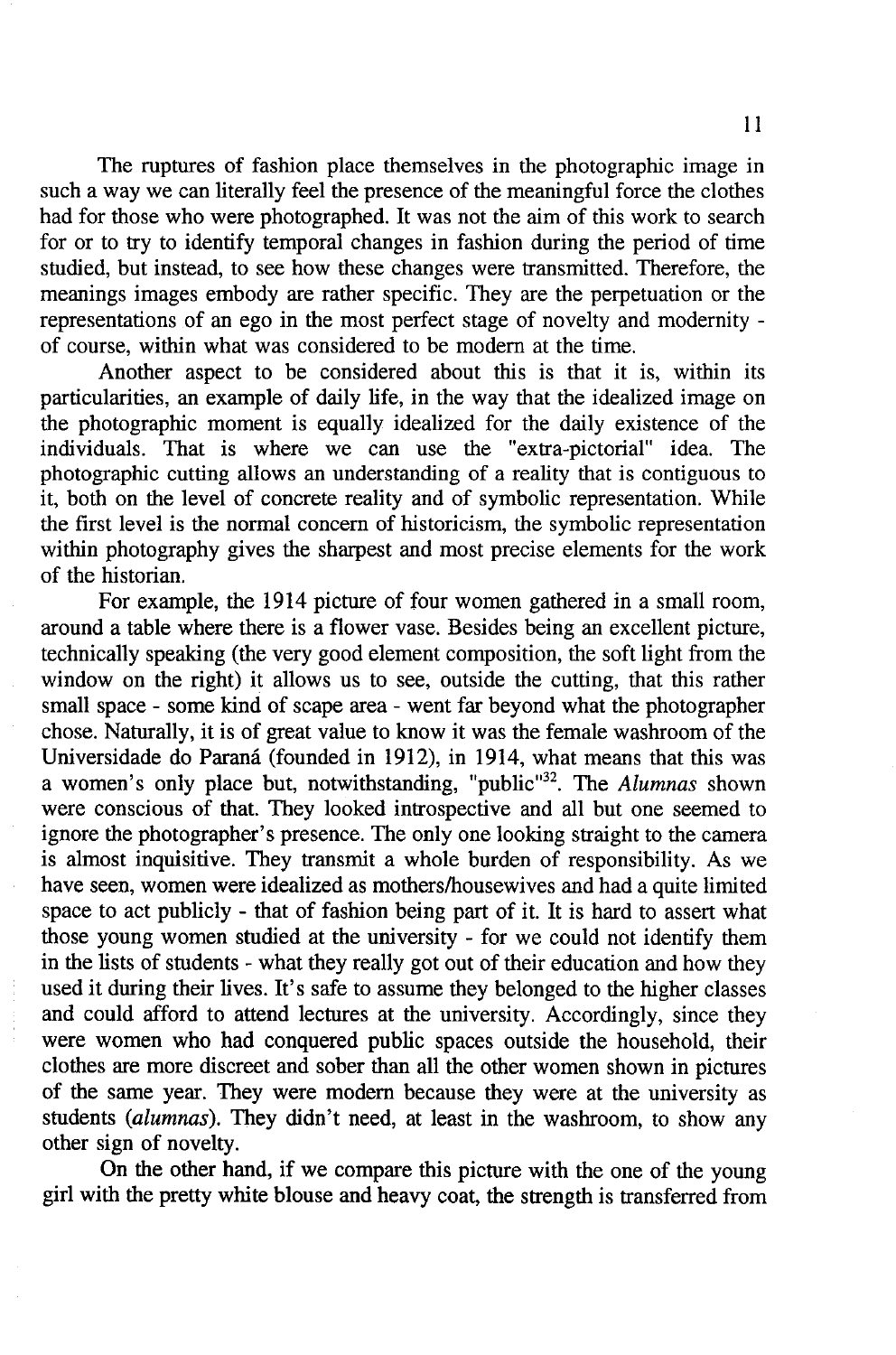the person to the clothes themselves. There is very little in common between the subjects of both pictures besides being women. While the former were visibly worried with how they acted, the latter was concerned with how she looked and let the image show that. The former were pictured in such a situation to show that they wanted - and needed - to state the overcoming of unfavorable social conditions. The latter continued to imitate what has long ago being determined as a portrait, by Western art tradition. This is a photo that is concerned with the beauty of the model and her garments. In its core, this picture by Adolpho Yolk is rather similar to that of Henri Mann, published in  $\hat{O}$  *Olho da Rua* in 1911<sup>33</sup>. The resemblance is in their eyes, their lips, their expression. Two photos (of a series) and one meaning: this is fashion, *ta mode,* and it must be observed, followed. It doesn't matter that only one of these pictures was originally meant to advertise what was shown (Mann's).

Carrying the comparison further, more than an innocent coincidence related to their pose, they also have coincident multiple transcriptions of the image. The languages are similar, despite the original function they might have had. Mann's photo was obviously made to show Parisian hats. Yolk's might have been made with a similar intention - which doesn't seem very likely- or for any other of the age-old reasons for collecting images: love, affection, instinct of preservation (of a transitory youth), etc... In Mann's photo, the model influences on the result, due to the fact that she has to convince the observer that she likes what she wears. In Volk's, there is no such need on the model's part, but her clothes please her enough for her to wear them when photographed. Both say that they are dressed like that because, in their opinion, this is the best way to do so, and due to the pleasant results of the final images, others must follow their examples - as they already do concerning other women (or designers).

In another of the photos in the Yolk collection, in a rather Shakespearean scenery, we can see a Juliet, on white gloves and a beautiful dress, leaning against the always present balcony, with her Romeo on the outside, if not in love, at least complacent. Many couples of Romeos and Juliets must have leaned against that same balcony during the years Yolk had his shop downtown. Many must have looked alike, elaborated, in love, uncomfortable, ... Most of them must have believed in such pictures as something sophisticated, *chic,* making them feel as "modern" and "novel" as their clothes, their poses, their being in the picture, at the same time it perpetuated the ephemeral moments of both fashion and photography. As the photos published in *O Olho da Rua*, Juliets and Romeos meet constantly on the streets of a city that was "civilizing itself" while bringing to the streets the constants of fashion:

> [...] In former times there was no Curitiban lady who came to the *stores by herself, to shop so late at night. It seems something rather*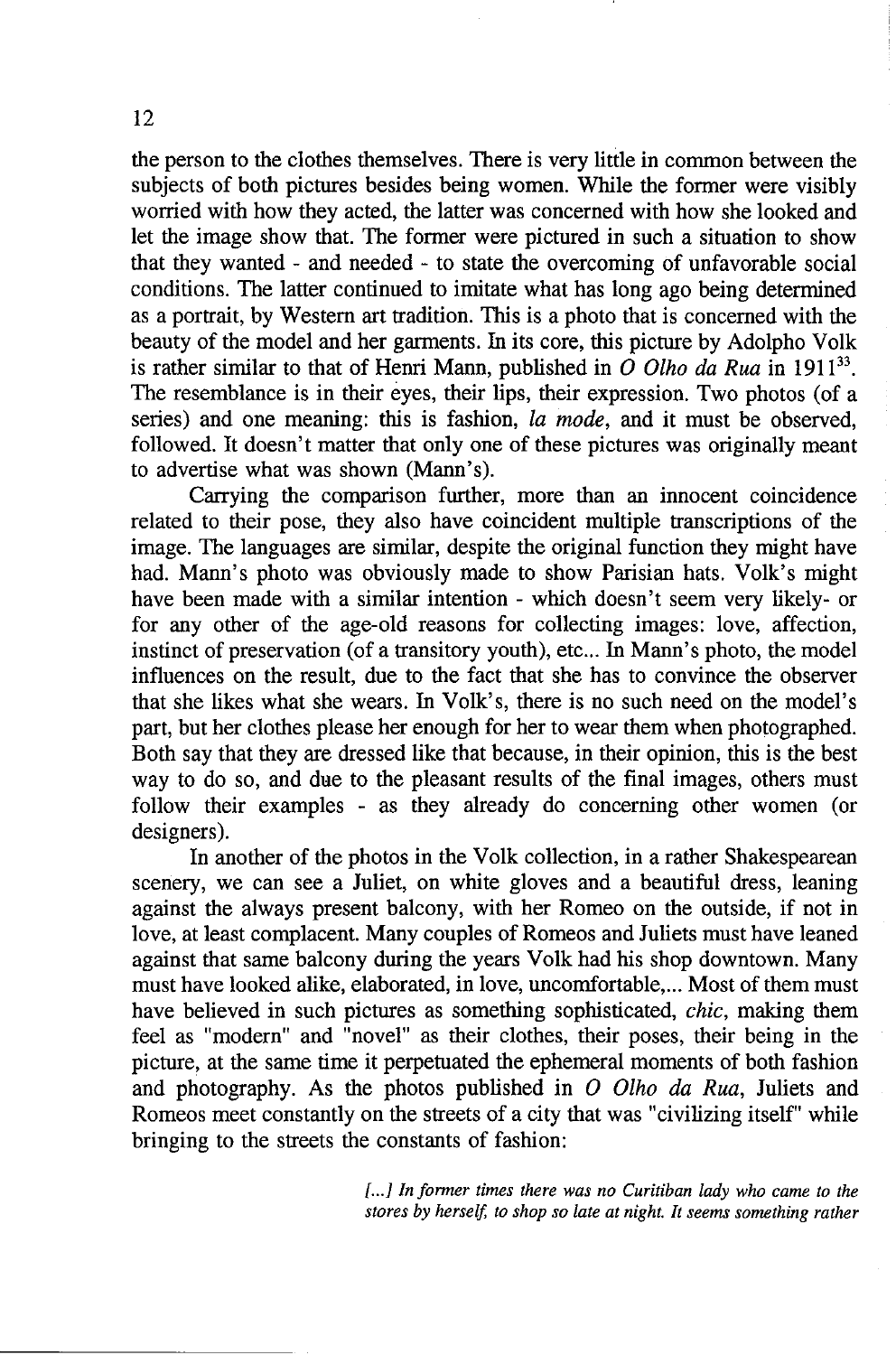*meaningless, doesn't it? But one can evaluate the level of civilization of a given land by the level offreedom that women have in it. Now, look! See the difference between the proud aspect of these ladies today and the shy, deeply provincial aspect, they had, in general, twenty or thirty years ago.* 

*While we talked, slowly the public traffic was getting bigger, and what I had seen in the ladies, I could equally see in the gentlemen: the latter were gaining, in the way they walked, another attitude, much more citizen-like than informer times. A sensible improvement in male dressing habits, and all of them shaved as on Sundays in the old days.34* 

And naturally, without the tragic nature of the fiction, Juliets could become Jocastas. And mothers are a very common motif in the work of local photographers, whether with their children and their husbands or only with their children. In one of such pictures, the mother, in a sober dress, heavy and dark which visibly betrays her situation of inaccessible being to the ordinary mortals who might have desired her, is accompanied by her three children, in white, simple clothes, as it was convenient to children:

> *When girls become six to eight years old, the skirts, instead of becoming longer, become shorter, just a little above the boots. Dresses are made of two pieces: the body and the skirt, which are independently cut and joined later. The skirts are cut out of one piece*  [...] the Empire dresses for males are not used with girls this old, *except* if *well tightened in the waistline. The prettiest for girls of seven and eight is the short skirt, a bit round, which gives the child the aspect of a ballerina* f. .. J *Girls up to eleven years old can dress with luxury and fantasy, but from that age up to fifteen, it is of proved good taste to choose for them the most simple models.<sup>35</sup>*

Children were not excluded from the universe of fashion, but they had their particularities. There is no great sex differentiation - after all they are, by definition, angels - and the predominance of white clothes indicates purity. They almost always appear insecure, except when they have their mother besides them, for the mother should be the guardian of youth. Even though they look heavily responsible in such pictures, mothers are still, and even in the presence of their husbands, they look extremely dominant over the children.

In spite of all the mythologies, the representation of reality kept in photographic images stands for a social universe that made possible such representations to be made. The "apparel-image", with its ruled unity, makes it possible to reconstruct and analyze such social universe. The new and the ephemeral are perpetuated as an attempt to transcend the human condition, ephemeral in itself, even if it through the fragile means of photographic paper.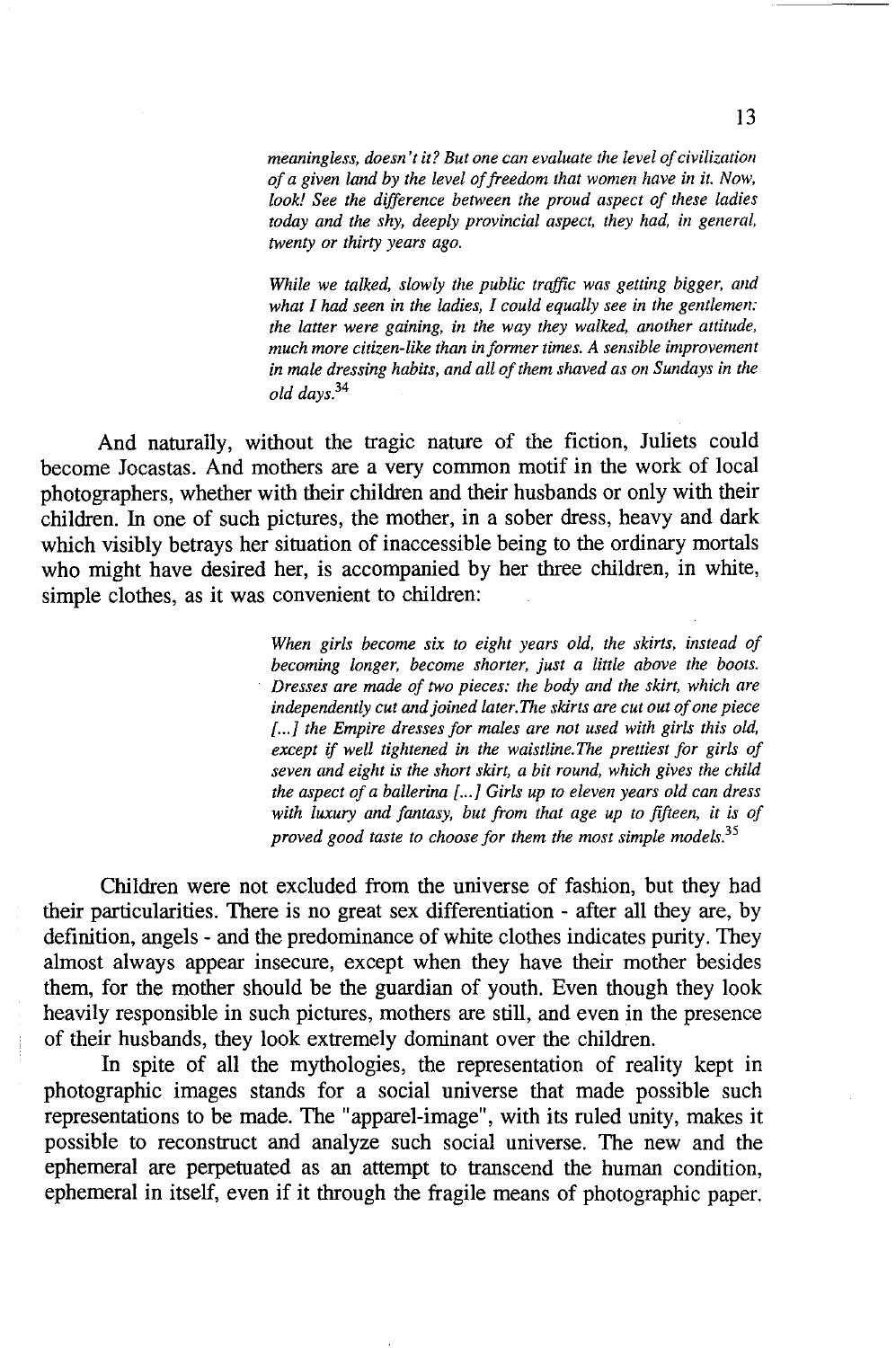# **NOTES**

- 1. Special thanks go to Maria Cristina Baptista Pinto,Mirian Adelman, Sergio Odilon Nadalin and Francisco Moraes paz for their reading of this text. Ana Maria Burmester de Oliveira, who undertook the task of guiding this research is quite an inspiration with her deep insights. Although they all read and gave suggestions to the present text, any mistakes and misleading interpretations are my own.
- 2. DURAND, Jose Carlos. *Moda, luxo e economia.* Sao Paulo: Babel Cultural, 1988, p. 11.
- 3. EULALIO, A., Appud SOUZA, Gilda de Mello. a *espirito das roupas; a moda no seculo*  XIX. Sao Paulo: Cornpanhia das Letras, 1987, p. 13.
- 4. DORFLES, Gillo. La *moda della moda.* Costa & Nolan S.P.A., 1984. / Port.Trans. *A moda da moda.* Sao Paulo: Martins Fontes, 1988. p. *13.1*
- 5. LIPOVETSKY, Gilles. *L'empire de l'ephemere; la mode et son destin dans les societes modernes.* Paris: Gallimard, 1987. / Port. Trans. a *imperio do eflmero; a moda e seu destino nas sociedades modernas.* Sao Paulo: Companhiadas Letras, 1989, p. 91-115/.
- 6. Ibid., p. 79.
- 7. Ibid., p. 19.
- 8. MACHADO, Arlindo, A ilusão especular; introdução Ó fotografia. São Paulo: Brasiliense/Funarte, 1984, p. 76-7.
- 9. Ibid., p. 83.
- 10. This subjective character of the image is well put by Umberto Eco: "The theory of photography as analogous to reality was abandoned, even by those who once sustained it we know that it is necessary for us to be trained to recognize the photographic image. We know that the image which takes form in celluloid is analogous to that of the retina, but not to that which we perceive. We know that sensorial phenomena are transcript, in photographic emulsion, in such a way that even if there is a casual link to real phenomena, the graphic images made can be considered as totally arbitrary regarding these phenomena. Of course, there are several degrees of arbitrarity and motivation [ ... j but still it is true that, in different degrees, every image is born from a series of successive transcriptions". ECO, Umberto. *Critique of the image,* In: BURGIN, Victor, ed. *Thinking photography.* London: Macmillan, 1982.
- 11. BARTHES, Roland. *Systeme de la mode.* / Port. Trans. *Sistema da moda.* Sao Paulo: NacionallEDUSP, 1979, p. 3-18.
- 12. I have used the collection of the *Casa da Memoria de Curitiba,* my own collection, and the photos published in the general reports of the *Universidade Federal do Parana* in 1913-14, and in the weekly magazines  $\ddot{o}$  *Olho da Rua* (1907-11) and  $\ddot{o}$  *guarani* (1890-97).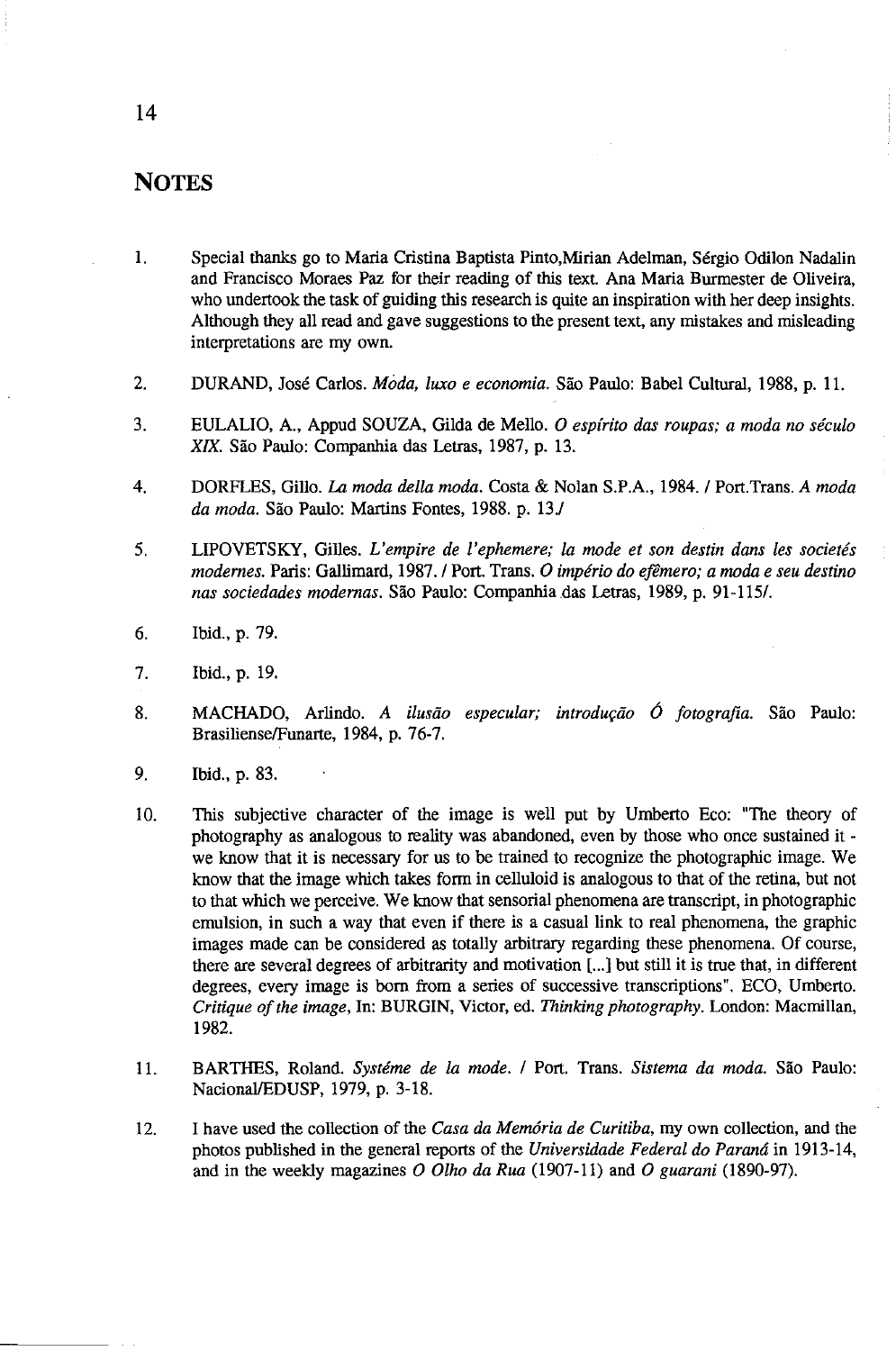- 13. Basically, the chronicles and fashion columns of *0 Olho da Rua.*
- 14. PEREIRA, Magnus Roberto de Mello. *Fazendeiros, indus/riais e niio nwrigerados; ordenamento jurídico e econômico da sociedade paranaense* (1829-1889). Dissertação de mestrado. Universidade Federal do Parana. Curitiba, 1990.
- 15. DE BONI, Maria Ignes Mancini. "Vigilância e punição; o espetáculo da criminalidade na constitui<;ao do trabalhador urbano. Curitiba, 1890-1920. *His/oria: Questoes e Debates* 8 (14115):45-99. Curitiba, dez., 1987; CORDIOLLI, Marcos Antonio. "0 Olhar de urn ponto diverso - as geneses de urn idJ1io: a traget6ria de Dario Vellozo (1890-1909)", In: *Boletim do Departamento de Historia.* Curitiba: UFPR, 1989; SEVCENKO, Nicolau. "Perfis urbanos terrfveis em Edgar Allan Poe". *Revista Brasileira de His/oria* 5 (8-9): 69-83, set. 1984-abr., 1985; BRESCIANI, Maria Stella. "Metr6poles: as faces do monstro urbano (as cidades no seculo XIX). *Revista Brasileira de His/oria* 5 (8-9): 35-68, set. I 984-abr., 1985.
- 16. *O Olho da Rua*, 21/ março/ 1908.
- 17. *O Olho da Rua*, 4(25/abr./1907); 9(10/ago./1907); 11(07/set./1907); 13(12/out./1907); 16(l5/nov.l1907; 19(18/jan.ll908); 28(l6/maio11908; 30(13/jun.l1908. *Biblioteca publica do Parana. Documenta{:iio Paranaense.*
- 18. LIPOVETSKY, ... p. 93.
- 19. *O Olho da Rua,* 44(01/jan./1909).
- 20. *O Olho da Rua,* 02 (27/abr./1907).
- 21. *O Olho da Rua,* 54 (19/jun./1909).
- 22. LIPOVETSKY, ... p. 23-25.
- 23. *O Olho da Rua*, 9 (10/ago./1907); 11(07/set./1907); 16 (15/nov./1907); 43 (18/nov./1908).
- 24. LIPOVETSKY,... p. 23-25
- 25. MATA, loao. "Chronica ellegante". *0 Olho da Rua,* (27/maio/1911).
- 26. RAGO, Luzia Margareth. *Do cabaré ao lar; a utopia da cidade disciplinar*. Rio de Janeiro: Paz e Terra, 1985.
- 27. "Chronica ellegante". *0 Olho da Rua,* (08/maio/1911)
- 28. LIPOVETSKY, ... and SENNET, Richard. *0 declfnio do homem publico; as tiranias da intimidade.* Sao Paulo: Companhia das Letras, 1988.
- 29. "Chronica elegante". *O Olho da Rua*, (08/maio/1911).
- 30. "Conselhos para escolher esposa" Pagina feminina. *0 Olho da Rua,* (0Iljan.l1909)
- 31. LIPOVETSKI, ... p. 25.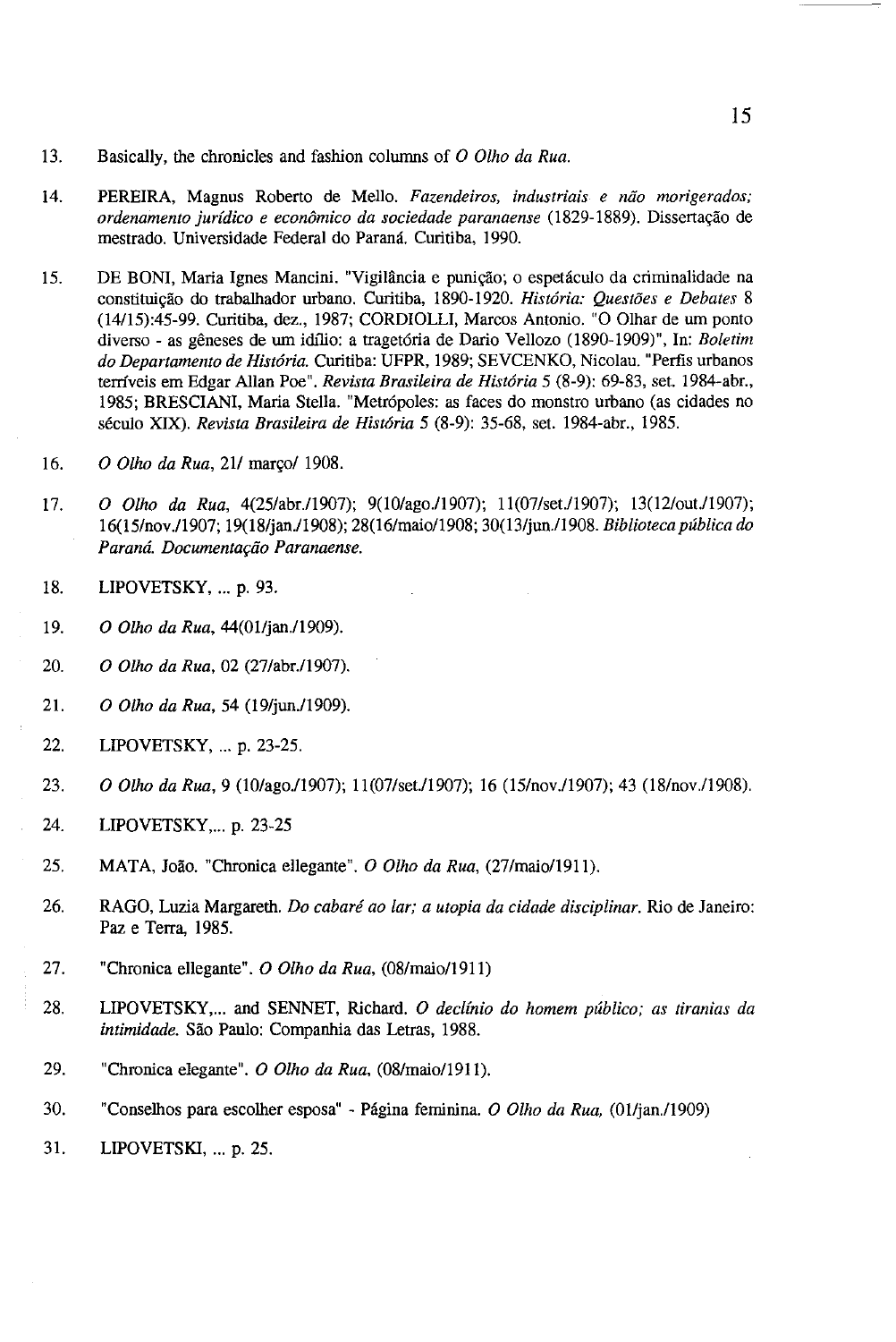- 16
- 32. UNIVERSIDADE FEDERAL DO PARANA. *Relatorio geral da Universidade do Parana de* 1914. Curitiba: 1915.
- 33. "Chronica elegante". *O Olho da Rua* (24/jun./1911).
- 34. VICTOR, Nestor. *Terra do futuro;* impress6es do Parana. Rio de Janeiro: Typographia do Jomal do Commercio, 1913, p.l21-122.
- 35. "Como se devem vestir as meninas". *0 Olho da Rua* (03/out.lI908).

# **BIBLIOGRAPHY**

# **Arendt, Hannah**

1983 *A condição humana*. Rio de Janeiro: Forense Univesitária.

## **Barthes, Roland**

**1984** *A camera clara.* Rio de Janeiro: Nova Fronteira.

**1979** Sistema da moda. Sao Paulo: NacionaI, 1979.

#### **Benjamin, Walter**

**<sup>1986</sup>**"Pequena hist6ria da fotografia", In: \_\_ . *Obras escolhidas.* Sao Paulo: Brasiliense, v. 1, p. 91-107.

#### **Bresciani, Maria Stella**

- **1987** *Londres e Paris no seculo XIX; 0 espetaculo da pobreza.* Sao Paulo: Brasi1iense.
- 1985 "Metrópoles: as faces do monstro urbano (as cidades no século XIX). *Revista Brasileira de Hist6ria* 5 (8-9): 35-68, set. 1984-abr., 1985.

#### **Cordiolli, Marcos Antonio**

**1989** "0 Olbar de urn ponto diverso - as geneses de urn idilio: a traget6ria de Dario Vellozo (1890-1909)", In: *Boletim do Departamento de História*. Curitiba: UFPR.

### **De Boni, Maria Ignes Mancini**

1987 "Vigilância e punição; o espetáculo da criminalidade na constituição do trabalbador urbano. Curitiba, 1890-1920. *Hist6ria: Questoes e Debates* 8 (14/15):45-99. Curitiba, dez., 1987.

#### **Dorfles, Gillo**

**1984** *La moda della moda.* Costa & Nolan S.P.A.

**1988** Port.Trans. *A moda da moda.* Sao Paulo: Martins Fontes.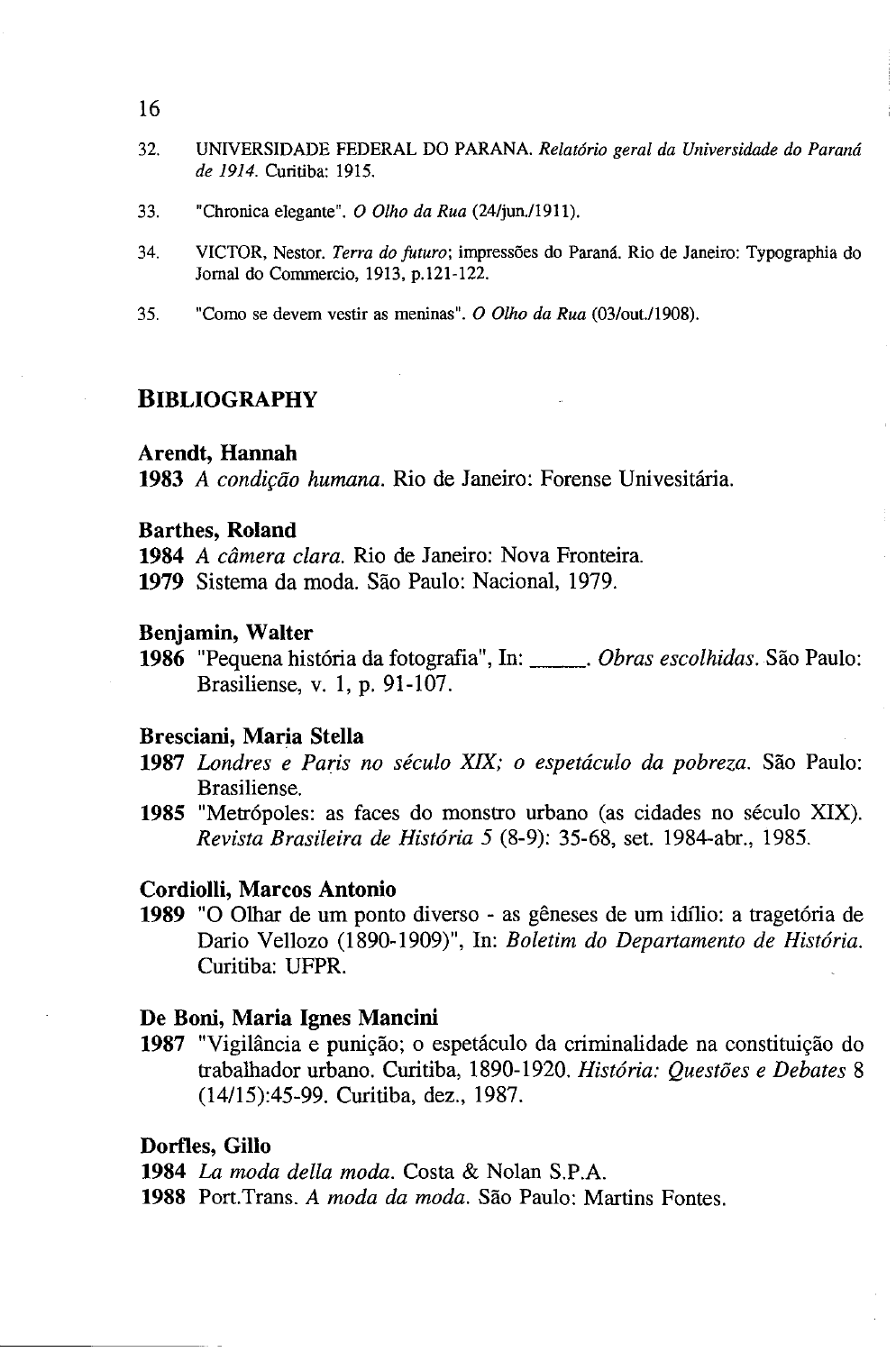#### **Durand, Jose Carlos**

**1988** *Moda, luxo e economia.* Sao Paulo: Babel Cultural.

### **Eco, Umberto**

- **1982** Critique of the image, In: BURGIN, Victor, ed. *Thinking photography.*  London: Macmillan.
- **1982** et alli. *Psicologia do vestir.* Lisboa: Searl.

#### **Lipovetsky, Gilles**

- 1987 L'empire de l'ephemere; la mode et son destin dans les societés modemes. Paris: Gallimard.
- **1989** Port. Trans. 0 *imperio do ejemero; a moda e seu destino nas sociedades modernas.* Sao Paulo: Companhia das Letras.

# **Machado, Arlindo**

1984 *A ilusão especular; introdução Ó fotografia*. São Paulo: BrasilienselFunarte.

### **Pereira, Magnus Roberto de Mello**

1990 Fazendeiros, industriais e não morigerados; ordenamento jurídico e *econômico da sociedade paranaense* (1829-1889). Dissertação de mestrado. Universidade Federal do Parana. Curitiba.

# **Rago, Luzia Margareth**

**1985** *Do cabare ao lar; a utopia da cidade disciplinar.* Rio de Janeiro: Paz e Terra.

### **Sevcenko, Nicolau**

**1985** *"Perfis urbanos terriveis em Edgar Allan Poe".* Revista Brasileira de Hist6ria 5 (8-9): 69-83, set. 1984-abr 1985.

## **Sennet, Richard**

**1988** 0 *declinio do homem publico; as tiranias da intimidade.* Sao Paulo: Companhia das Letras.

### **Souza, Gilda de Mello**

**1987** 0 *espirito das roupas; a moda no seculo XIX.* Sao Paulo: Companhia das Letras.